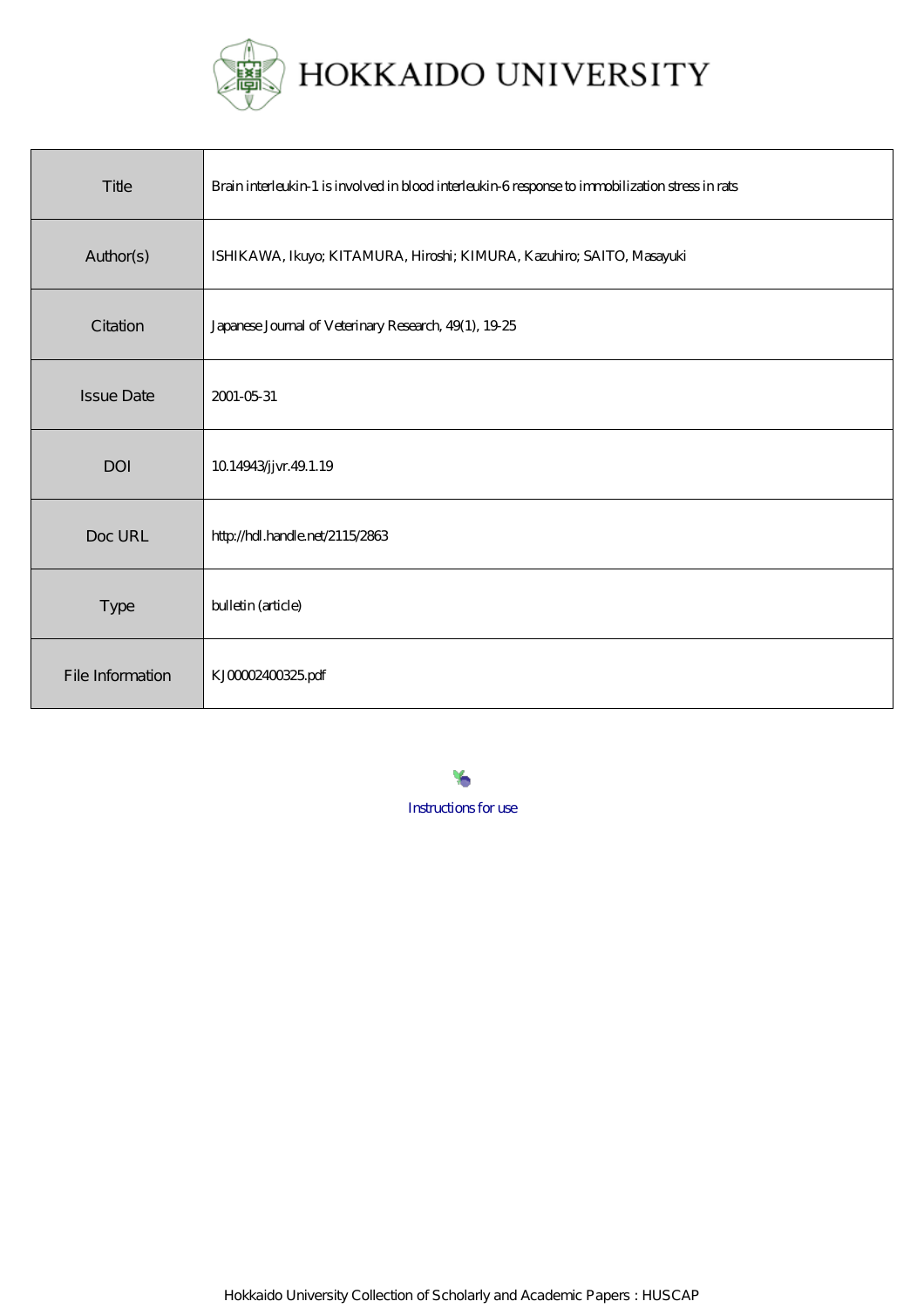## FULL PAPER

# Brain interleukin - 1 is involved in blood interleukin - 6 response to immobilization stress in rats

Ikuyo Ishikawa, Hiroshi Kitamura, Kazuhiro Kimura and Masayuki Saito

(Accepted for publication: May 5, 2001)

### Abstract

Interleukin (IL) -6, a cytokine for host defense responses to infection and imflammation, is known to be induced by non -invasive physical or psychological stress, too. To test possible involvement of brain IL-l in the stress-induced IL-6 production, IL-l mRNA expression in the hypothalamus, in parallel with blood IL-6 level, was examined in rats subjected to restriction of their movement (immobilization stress). When rats were immobilized, the hypothalamic IL-1  $\beta$  mRNA level was increased in 1 hr, followed by progressive rises in the serum IL-6 level. The immobilization -induced rise in serum IL-6 was mimicked by intracerebroventricular (icv) administration of IL-1  $\beta$  under normal conditions, whereas it was attenuated by icv injection of an IL-l receptor antagonist. These results indicate that IL-l in the hypothalamus plays a pivotal mediating role in the stress-induced peripheral IL-6 production.

Key words: interleukin -1, interleukin -6, brain, stress

Laboratory of Biochemistry, Department of Biomedical Sciences, Graduate School of Veterinary Medicine, Hokkaido University, Sapporo060-0818, Japan

Correspondences to: Masayuki Saito

Laboratory of Biochemistry

Department of Biomedical Sicences

Graduate School of Veterinary Medicine

Hokkaido University, Sapporo060-0818, Japan

Tel 011-706-5204, Fax 011-757-0703

e-mail saito@Vetmed.hokudai.ac.jp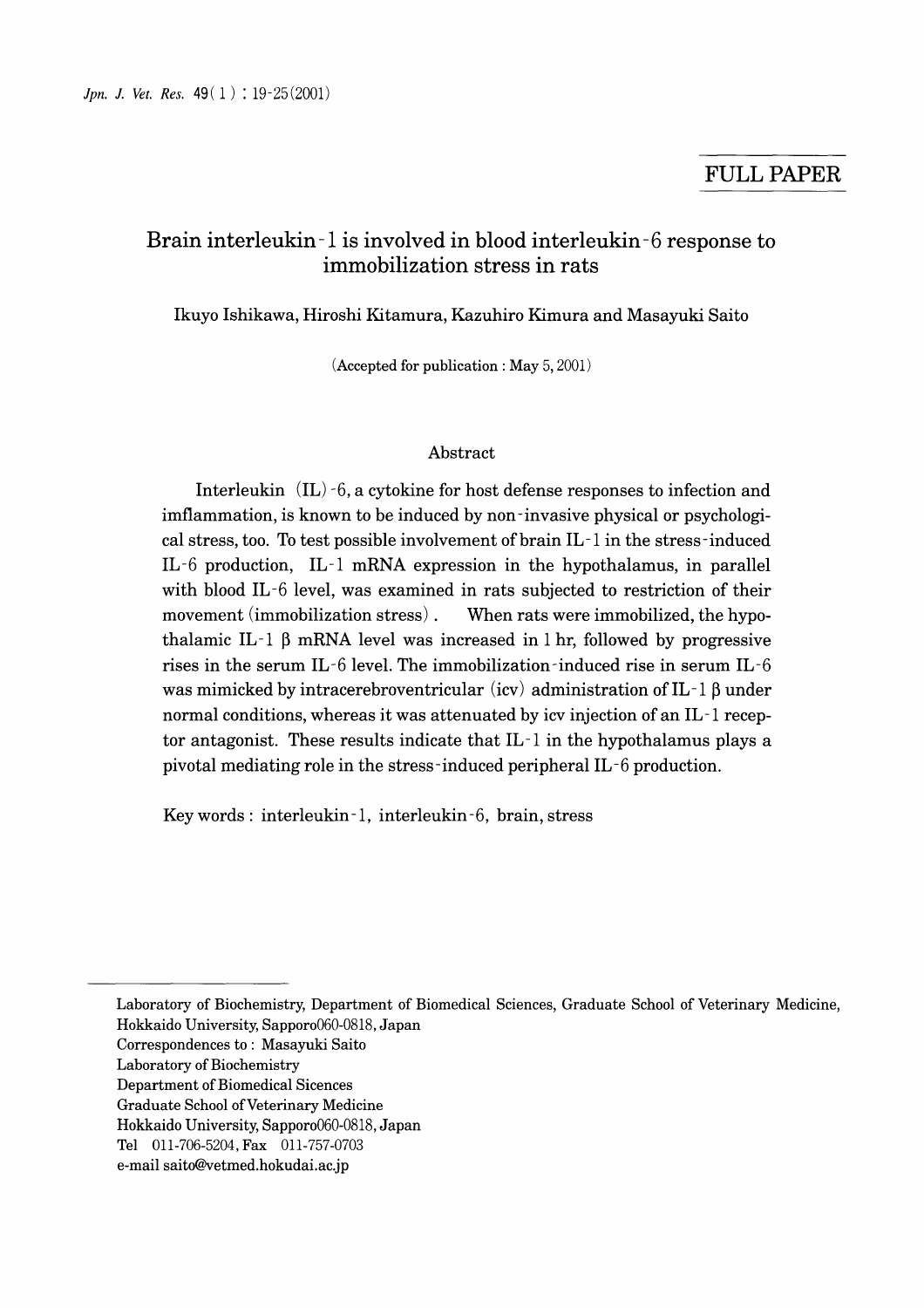#### **Introduction**

Interleukin (IL) -6 is one of the pivotal cytokines for host defense responses to infection and inflammation. It is known that noninvasive stress also increases peripheral IL-6 production, independently of endotoxemia, tissue damage and inflammation. For example, when animals were subjected to restriction of their movement (immobilization stress), the blood IL-6 level rises in 1 hr, following increased expression of IL-6 mRNA in the liver and spleen  $(6)$ . Takaki et al.

(14, 15) reported that the stress-induced blood IL-6 response is attenuated by either partial hepatectomy or surgical severing of the hepatic sympathetic nerves, but not by splenectomy. Since IL-6 mRNA expression is also elevated by catecholamines in primary cultured hapatocytes  $(9)$ , the stress-induced blood IL-6 response would be largely due to sympatho-adrenomedullarly mediated activation ofIL-6 synthesis in the liver.

In parallel with peripheral IL-6, production and release of IL-1 in the hypothalamus is also increased after immobilization stress (11, 13). Moreover, intracerebroventricular (icv) administration of minute amounts of IL -1 is known to activate the sympathetic nervous system and to induce peripheral IL-6  $(7, 8, 16)$ . These previous results collectively suggest the involvement of hypothalamic IL-1 in the stress-induced periperal IL-6 responses. To test this idea, in the present study, we examined  $1)$  IL-1 mRNA expression in the hypothalamus, in parallel with blood IL- 6 level, in response to immobilization stress in rats, and  $2)$  the effects of icv injection of IL-1 receptor antagonist (IL-l Ra) on the blood IL-6 response.

## **Materials and Methods**

#### *Experimental animals*

Male Wistar rats (9-10 weeks old) were housed in plastic cages at  $24 \pm 1$  °C with a 12hr light-dark cycle (lights on at 7 am) and given free access to laboratory chow and water. Some rats were anesthetized by sodium pentobarbital  $(45 \text{ mg/kg}, \text{ip})$ , and were stereotaxically implanted with a stainless steel cannula unilaterally into the left cerebral ventricle (0.9 mm posterior to the bregma, 1.7 mm lateral from the midline, 3. 3 mm below the dura), according to the stereotaxic coordinates adopted from the brain atlas of Pellegrino et al.  $(12)$ . After a recovery period of 10-14 days, they were used for experiments. The experimental procedure and care of animals were in accordance with the guidelines of the Animal Care and Use Committee of Hokkaido University.

### *Cytokines*

 $\text{Human recommbinant IL-}\beta \text{ } (2 \text{ x}10^7 \text{U/mg})$ protein) was kindly provided by Dr. Y. Hirai (Otsuka Pharmaceutical, Tokushima, Japan) . IL-IRa was purchased from Pepro Tech EC (London, UK). Heat inactivated IL -IRa was prepared by heating IL-1Ra at 100℃ for 2 hr. These were diluted with sterilized 20mM phosphate-buffered saline (PBS) and injected into the cerebroventricle at a volume of  $5 \mu$ .

### *Immobilization stress and icu injection*

Immobilization of rats was performed by restraining them in the supine position by taping their limbs and trunk to a board. *Mter*  immobilization for 0,1,2 and 4 hr, rats were decapitated and blood was collected. Whole brain was also taken and the hypothalamus was isolated according to the method of Glominski et al. (3). In another series of experiment, rats were given an icv injection of  $200$  ng human recombinant IL-1 $\beta$ , instead of immobilization, and decapitated as described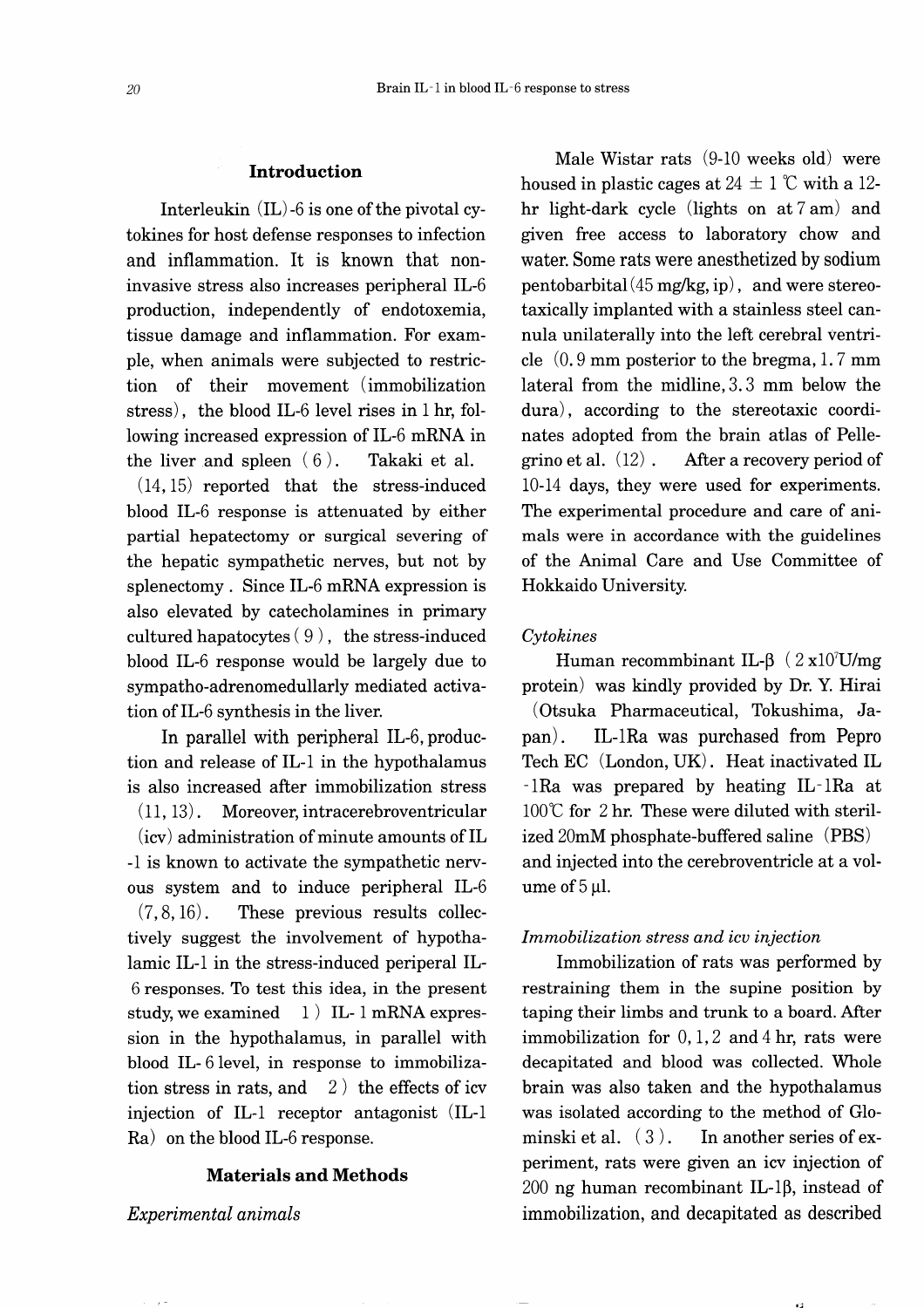above. Some rats were given an icv injection of  $1 \mu$ g IL-1Ra 15 min before immobilization.

## *Assay of serum 1L- 6*

The concentration of serum IL- 6 was measured using an IL-6-dependent cell line MH60. BSF 2 (a gift from Dr. T. Matsuda, Osaka University, Suita, Japan) as described previously  $(10)$ . The minimum concentration of serum IL-6 assayed by this method was  $2 \times 10^{2}$  *V/ml*  $(4 \text{ pg/ml})$ .

## *RT-PCR and Southern blot analysis of 1L-1 mRNA*

Total RNA was extracted from hypothalamic tissue samples by the guanidine isothiocyanate method using TRIzol solution (Gibco BRL, Gaithersburg, MD, USA). IL-1 $\beta$ mRNA was assayed by the combination of reverse transcription (RT) -polymerase chain reaction (PCR) and Sourthern blotting. Briefly, total RNA ( $1 \mu$ g) was denatured at 70°C for 10 min, cooled immediately on ice, and then reverse-transcribed using 10 U/ml of Moloney murine leukemia virus reverse transcriptase (Gibco), 100 pM poly (dT) primer and 20  $\mu$ M

dNTPs in a total volume of 10 ml at  $37^{\circ}$  for 1 hr. After heating at 95°C for 5 min, PCR amplification of the RT product  $(1 \mu l)$  was performed with 25 *Vlml* Taq DNA polymerase

(Perkin Elmer, Norwalk, CN, USA),  $20 \mu M$ dNTPs,  $1.5 \text{ mM } MgCl_2$  and  $0.5 \mu M$  primers for rat IL-1 $\beta$  in a total volume of 50  $\mu$ l. The forward and reverse primers used were 5'-TTGTTATGGGTTTCTTCTTCTACCT- 3 ' and 5 ' -GAAGAAGTTCTACTTCCTTTTCTT- 3 ' , respectively. PCR was conducted for 33 cyles consisting of denaturation at  $94^{\circ}$  for 30 sec, annealing at 58°C for 30 sec, and DNA extension at 72°C for 30 sec. The PCR product was electrophoresed on a 2 % agarose gel, stained with ethidium bromide, and then transferred to a nylon membrane (Amersham, Buckinghamshire, UK). A cDNA probe corresponding to nucleotides  $-2$  to  $+ 378$  bp of the published cDNA sequence of rat IL-1 $\beta$  was synthesized by RT-PCR using total RNA extracted from rat spleen, and labelled with  $\lceil \alpha^{-32} \rceil$ pJ dCTP using a multiprime DNA labeling kit

(Amersham) . The membrane was hybridized to the labelled probe at  $65^{\circ}$  for 20 hr in the presence of 0.2 mg/ml salmon sperm DNA

(Sigma, St. Louis, MO, USA). After washing the membrane, the radioactivity present on the membrane was measured with a bioimage analyzer (BAS1000, Fuji Film, Tokyo, Japan), and depicted on X-ray films. mRNA of glyceraldehyde 3-phosphate dehydrogenase

(G3PDH) was also analyzed by RT-PCR and Sourthern blotting as described previously  $(9)$ .

## *Data analysis*

Data were expressed as means ± SEM. Statistical comparison was made by analysis of variance, followed by Scheffe's F test.

### **Results**

## *Blood 1L-* 6 *responses to immobilization and icu injection of 1L- 1*

The IL-6 level in the blood is known to be elevated not only during inflammation, but also during non-invasive stress such as immobilization and open field tasks  $(5,6,14)$ . We have reported that intracranial administration of IL-1 also induced peripheral IL-6 production  $(7,8)$ . To compare the IL-6 responses to non-invasive stress and central IL-1, first, we examined the time-course of blood IL-6 responses to immobilization stress and icv injection of IL-1 $\beta$  in rats. As shown in Fig. 1, the serum IL-6 level was  $0.61 \pm 0.11$  U/ml in untreated control rats  $(0 \text{ hr})$ , but after immobilization it increased rapidly to reach a peak of 5. 14  $\pm$  2. 11 *V/ml* at 2 hr, and returned to a lower level in 4 hr. A quite similar time-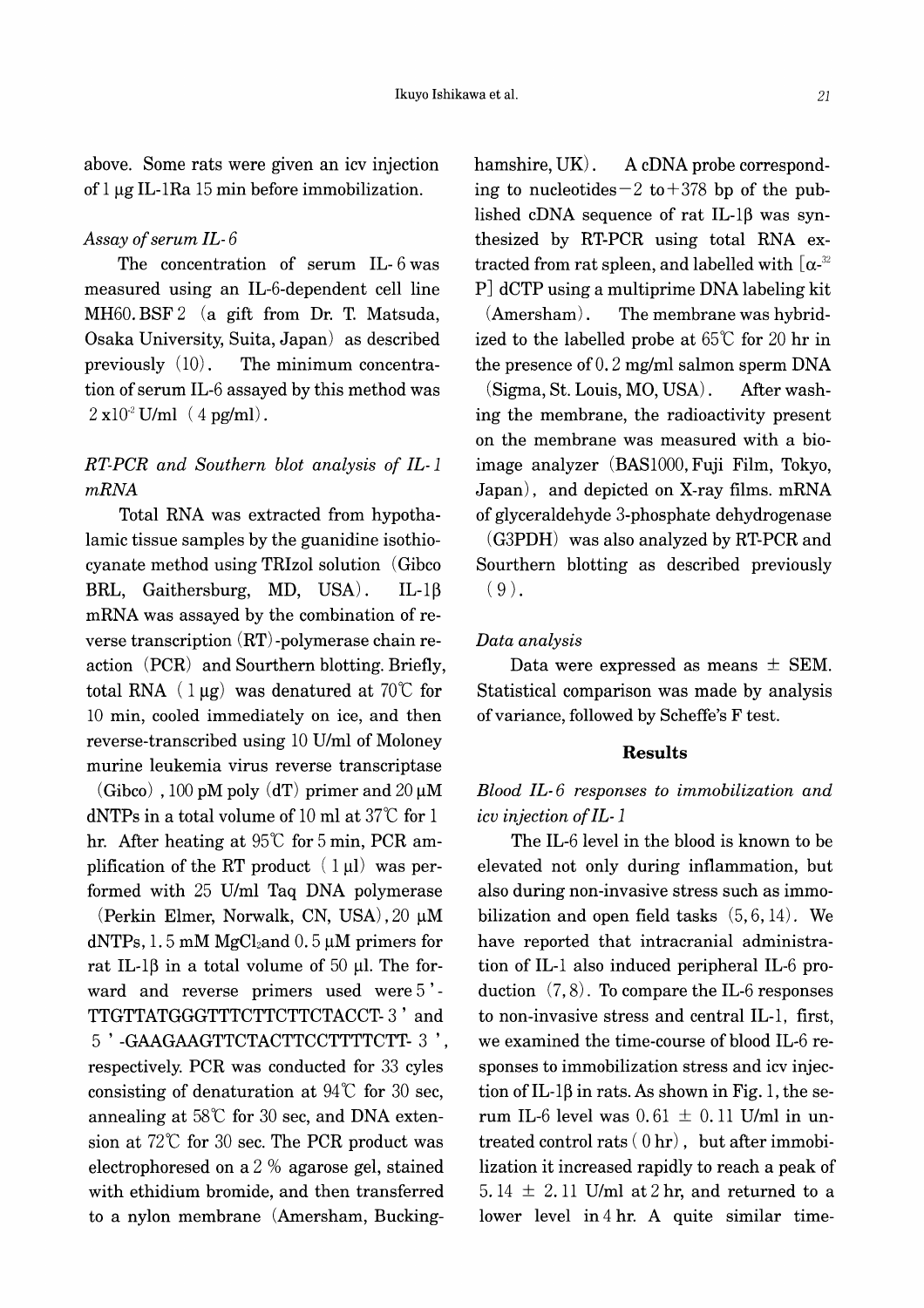dependent response was found when a minute amount  $(200 \text{ ng/rat})$  of IL-16 was injected into the cerebral ventricle: that is, a transient increase of serum IL-6 at 2 hr and a decrease at 4 hr. Thus, the immobilization-induced IL-6 response was mimicked by icv injection of ILl.

# *Hypothalamic lL-1 response to immobilization*

The protein and mRNA levels of IL-l were reported to increase in the hypothalamus of immobilized rats  $(11, 13)$ . To confirm these previous results, we examined hypotha- $1$ amic IL-1 $\beta$  mRNA expression in the same rats used in Fig. I. In preliminary experiments, we tried to assay IL-1 $\beta$  mRNA by the conventional Northern blot analysis, but failed to detect any signal in our samples, probably due to low expression levels in the hypothalamus. Therefore, we assayed it by combination ofRT-PCR and Southern blotting. For qunatitative estimation of IL-1 $\beta$  mRNA, the appropriate number of cycles (33 cycles) and the amount of total RNA in the samples were determined to confirm the linearity of the RT-PCR assay. In addition, G3PDH mRNA was also analyzed by RT-PCR and Southern blotting, and the level of IL-1 $\beta$  mRNA was expressed relative to that of G3PDH mRNA. As shown in Fig. 2, the IL-16 mRNA level in the hypothalamus increased rapidly after immobilization, reached a peak at 1 hr and returned to lower levels at 2 hr and thereafter.

## *Effects of icu injection of lL-1 Ra*

To clarify the possible mediating role of brain IL-1 in immobilization-induced peripheral IL-6 production, rats were given icv injection of IL-1Ra, and 15 min later they were immobilized for 2 hr. As shown in Fig. 3, in rats injected with heat-inactivated IL-IRa immobilization rose the serum IL-6 level to almost



Fig.l. Blood IL-6 responses to immobilization and icv injection of IL-1.

Rats were immobilized (A) or given icv injection of 200 ng IL-1 $\beta$  (B), and serum IL-6 levels were measured at 0,1,2, and 4 hr. Values are means  $\pm$  SEM for 4 - 7 rats. \*P $\leq$  0.05 vs. the O-hr value.

the same level as those seen in intact rats (see Fig. 1). However, in rats injected with IL-l Ra the IL-6 response was reduced by 69%.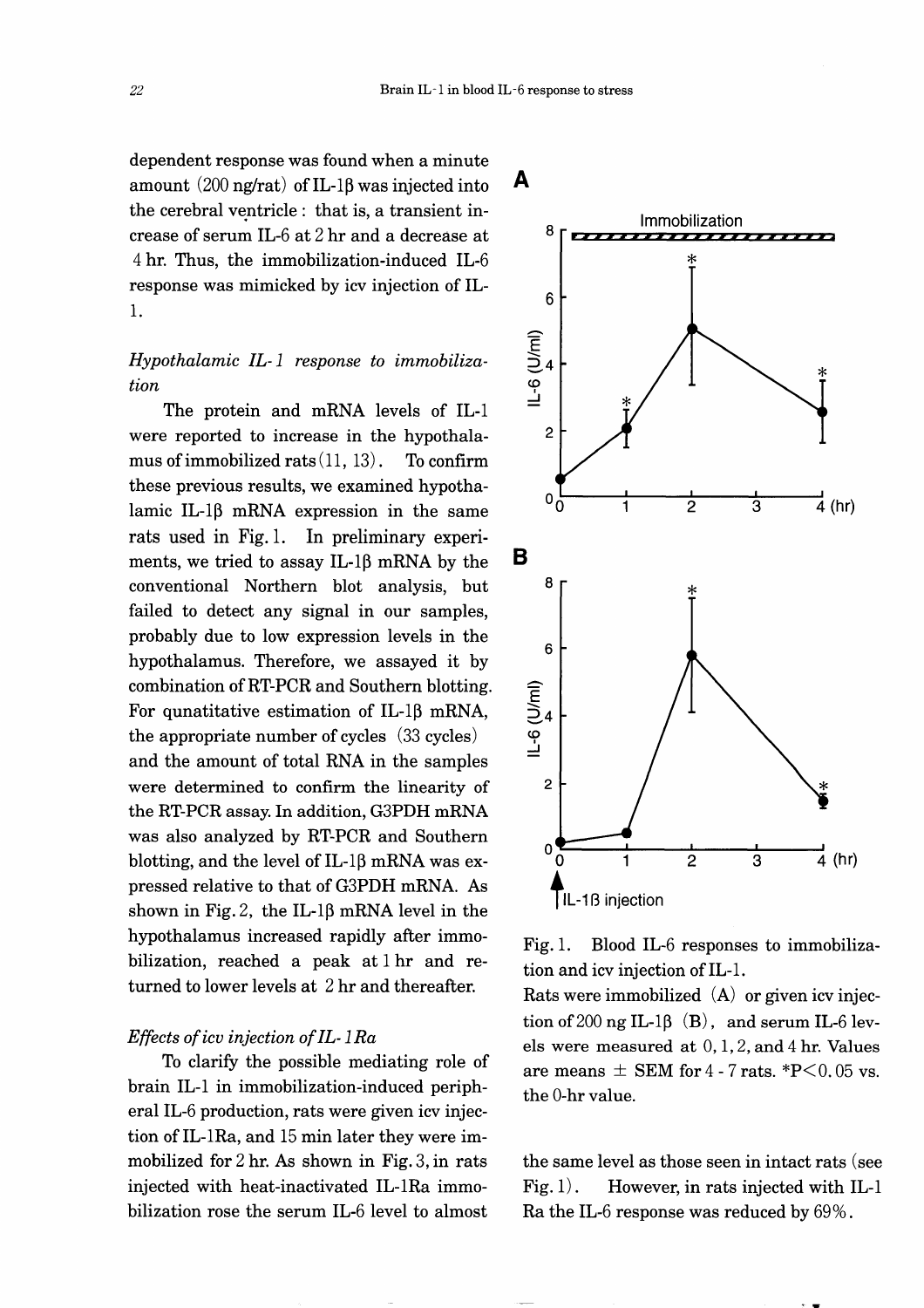

Fig. 2. Hypothalamic IL-1 $\beta$  mRNA responses to immobilization.

The IL-1 $\beta$  mRNA levels were normalized to those of G3PDH, and expressed relative to the 0-hr value. Values are means  $\pm$  SEM for  $3$  rats.  $*P<0.05$  vs. the 0 -hr value.



Fig. 3. Effects of icv injection of IL-IRa on the immobilization-induced blood IL-6 response.

Rats were given icy injection  $(\mu g/rat)$  of intact or heat-inactivated IL-IRa (HI-IL-IRa), and 15 min later they were immobilized for 2 hr. Values are means  $\pm$  SEM for 3 - 5 rats.

Thus, the peripheral IL- 6 response to immobilization was much attenuated by blocking the actions of brain IL-l.

## **Discussion**

In the present study, we showed that when rats were subjected to immobilization stress, the hypothalamic IL-l mRNA level was increased rapidly, followed by substantial rises in the serum IL-6 level. The immobilization-induced rise in serum IL-6 was mimicked by icv administration of IL-l, whereas it was attenuated by icv injection of an IL-l receptor antagonist.

There have been reports that icv injection of minute amounts of IL-l produces a rise in the blood IL-6 level  $(2, 7)$ . Being consistent with these previous findings, we demonstrated that the serum IL-6 response to icv injection of IL-l follows a quite similar timecourse to those to immobilization, showing a rapid rise at 1 - 2 hr and a subsequent decline. Moreover, it is known that both responses of serum IL-6 are largely based on the same peripheral mechanism, namely, the sympathoadrenomedullarly mediated activation of IL-6 synthesis in the liver  $(7, 14)$ . These facts collectively suggest that the factors and/or mechanisms in the brain are similar in the IL -6 responses to these two challenges. One of the simplest idea may be that IL-l in the brain is involved in the immobilizationinduced IL-6 response. This seems to be supported by the present finding that the IL-l mRNA level in the hypothalamus was increased after immobilization, but just prior to the rise in the serum IL-6 level. More direct evidence for the above idea was obtained from the findings that the immobilization-induced IL-6 response was much attenuated when the actions of central IL-l was blocked by icv injection of IL-IRa. The inhibitory effect of IL-l Ra administrated into the hypothlamus was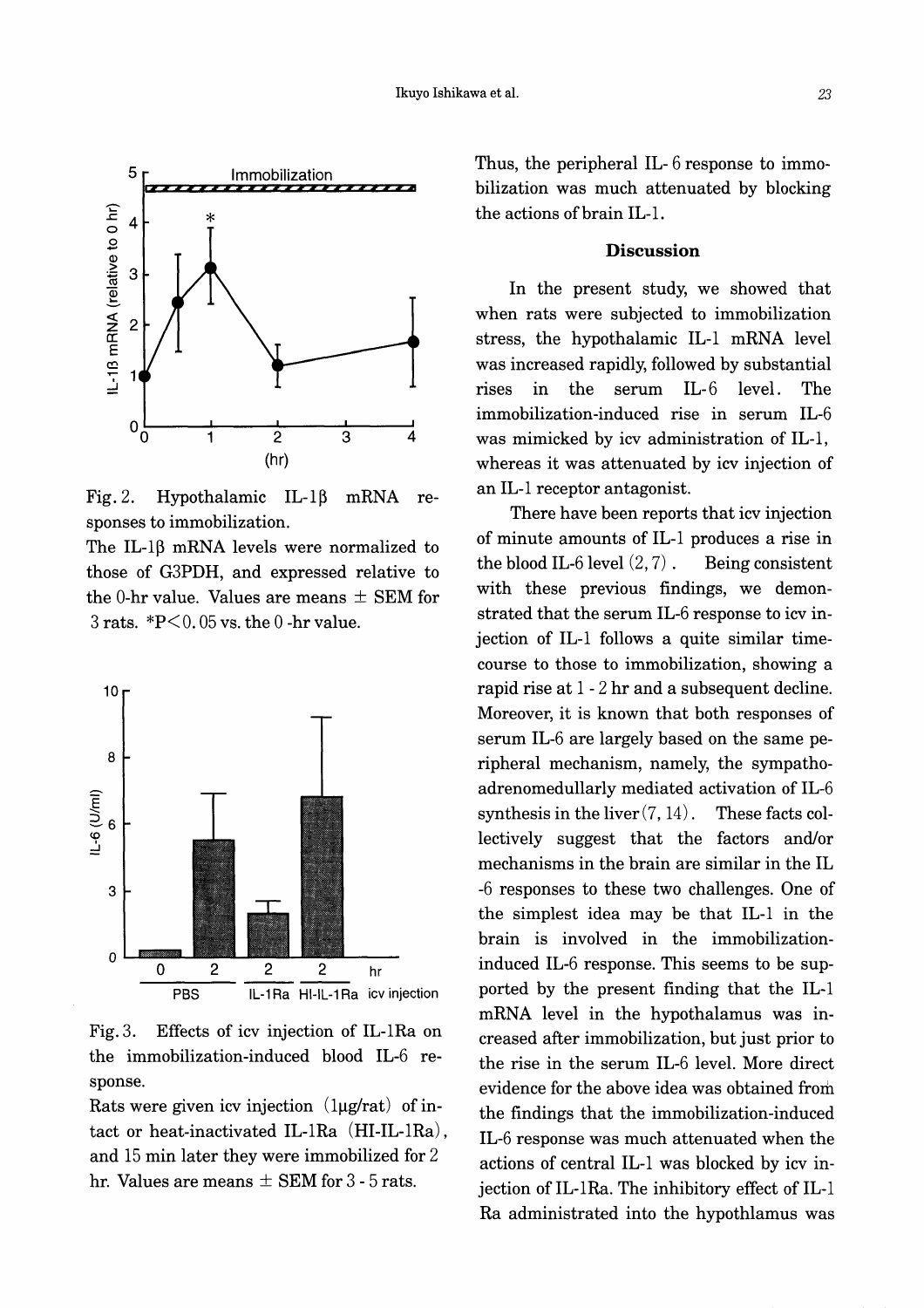also documented on the adrenocortical activation and intrahypothalamic norepinephrine release induced by immobilization (13).

Thus, IL-1 in the hypothalamus is likely to play a critical mediating role in the various responses to non-invasive stress, including the adrenocortical and sympathoadrenomedullar activation.

The origin and action site of IL-1 in the hypothalamus are not well identified, but there have been many reports that glial cells can induce IL-l synthesis in response to various physiological and pathological stimuli (13). In addition, IL-1 is expressed in brain neurons under nonstimulated conditions. IL-l immunoreactive nerve fibers are located in several hypothalamic areas, such as the ventromedial hypothalamic nucleus, the posterior hypothalamus and the region of the hypophysial vessels of the median eminence

 $(1)$ . There has also been evidence for the existence of IL-l receptor in the hypotalamus. For example, Hammond et al. (4) demonstrated the type 1 IL-1 transcript and the protein are expressed in astrocytes of the human hypothalamus. All these findigs imply the role of brain IL-1 as a neurotransmitter/ neuromodulator, although not yet been established, under both inflammatory and noninflammatory stress conditions.

### **Acknowledgments**

This work was supported by a Grant-inaid of the Recombinant Cytokine Project (RCP -2001-4230) from the Ministry of Agriculture, Forestry and Fisheries, Japan.

## **References**

- 1) Breder, C. D., Dinarello, C. A. , and Saper, C. B. 1988. Interleukin-l immunoreactive innervation of the human hypothalamus. *Science,* 240 : 321-324.
- 2) De Simoni, M.G., Sironi, M., De Luigi, A.,

Manfridi, A., Mantovani, A., and Ghezzi, P.1990.Intracerebroventricular injection of interleukin 1 induces high circulating levels of inter leu kin 6. *J.Exp. Med.,* 171 : 1773-1778.

- 3) Glowinski, J., and Iversen, L. L.1966. Regional studies of catecholamines in the rat brain. I. The disposition of  $\lceil \sqrt[3]{H} \rceil$  norepinephrine,  $[{}^{3}H]$  dopamine and  $[{}^{3}H]$  dopa in various regions of the brain. *J. Neurochern.* " 655-669.
- 4) Hammond, E. A., Smart, D., Toulmond, S., Suman-Chauhan, N., Hughes, J., and Hall, M. D.l999. The interleukin-1 type I receptor is expressed in human hypothalamus. *Brain,* 122 : 1697-1707.
- 5) LeMay, L.G., Vander, A.J., and Kluger, M. J. 1990. The effects of psychological stress on plasma interleukin-6 activity in rats. *Physiol. Behav.* ,47 : 957-961.
- 6) Kitamura, H., Konno, A., Morimatsu, M., Jung, B. D., Kimura, K., and Saito, M.1997. Immobilization stress increases hepatic IL-6 expression in mice. *Biochem. Biophys. Res. Commun.* ,238 : 707-711.
- 7) Kitamura, H., Okamoto, S., Shimamoto, Y., Morimatsu, M., Terao, A., and Saito, M.1998. Central IL-1 differentially regulates peripheral IL-6 and TNF synthesis. *Cell. Mol. Life Sci.* ,54 : 282-287.
- 8) Kitamura, H., Okamoto, S., Shimamoto, Y., Morimatsu, M., Terao, A., and Saito, M.1998. Peripheral IL-6 and TNF expression induced by brain IL-1 : new aspect of the acute phase response in liver. In: *Liver Innervation and the Neural Control of Hepatic Function,* pp213-219. Shimazu, T. ed., John Libbey, London.
- 9) Jung, B. D., Kimura, K., Kitamura, H., Makondo, K., Okita, K., Kawasaki, M., and Saito, M.2000. Norepinephrine stimulates interleukin-6 mRNA expression in primary cultured rathepatocytes. *J. Bio-*